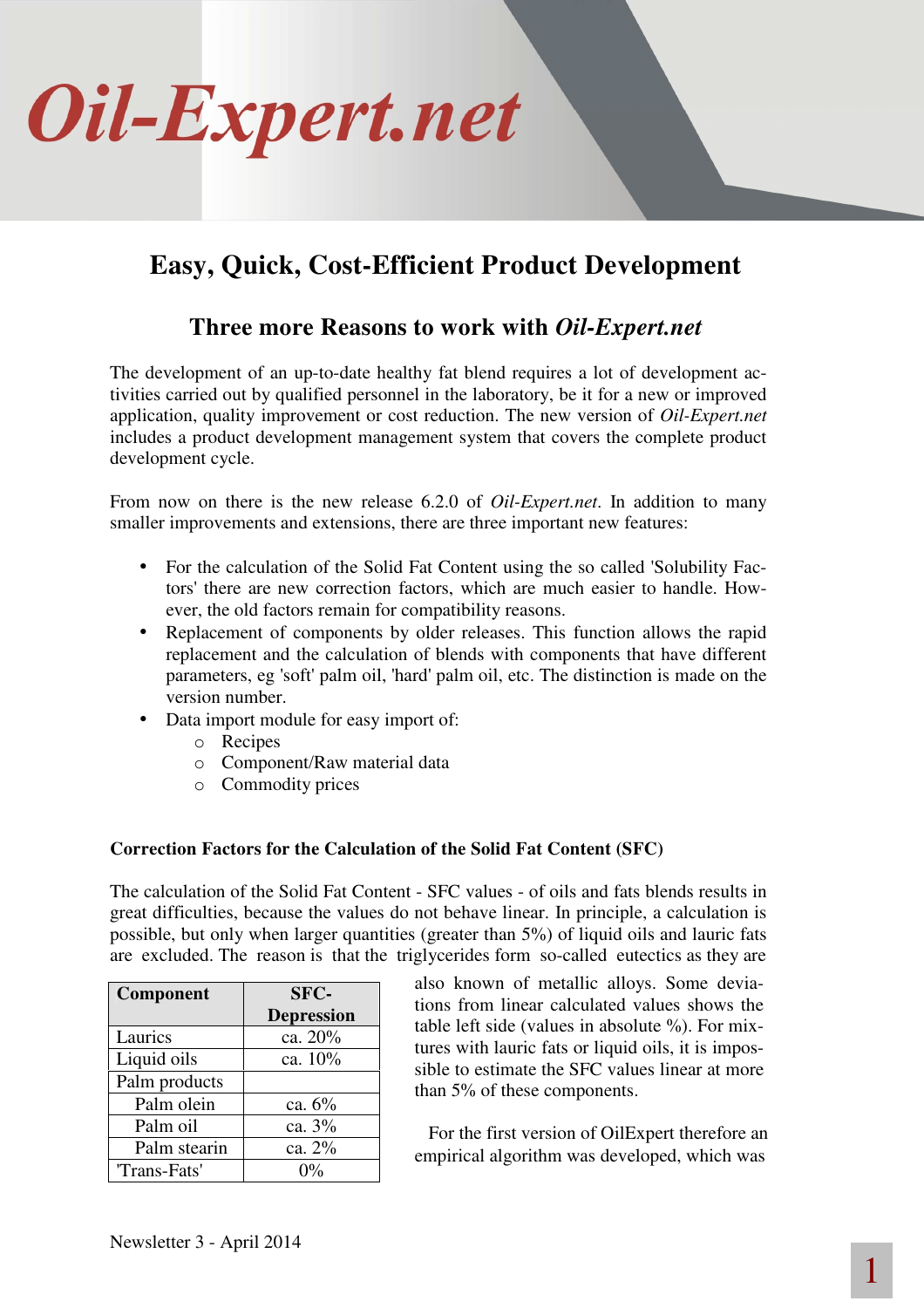

based on empirical methods. To get more accuracy there are new correction factors coming with the new release.

The calculation of the SFC values is a compromise between accuracy and efficiency, ie. input data. To 'difficult' oils and fats (for calculation of SFC values), such as Coconut oil or Palm Olein, correction factors are required. So far, the correction factors were applied multiplicatively, ie. the calculated values were multiplied by the factor. There are problems with this method if the SFC values are very small - below 1 The correction factors must be very big in this area, and sometimes a correction is not possible.

To improve this behavior, new correction factors have been developed by our company which make the correction additive. This simplifies the handling of the factors and corresponds to a more 'subjective' way of working. The correction factors are dependent on the percentage of the component. A practical example is shown in the dialog right side using double fractionated palm olein.

The effect of the new correction factors is documented with the two images below - No correction factors / With correction factors.

The previously used factors of course remain for compatibility reasons. So there must be nothing changed for all existing components.

| K<br>Ð<br>딥<br>Undo F1 Save F2 Copy F3 | 10 °C<br>Temperature<br>٠ |
|----------------------------------------|---------------------------|
| Amount [%]                             | Correction value          |
| 0                                      | 0.00                      |
| 5                                      | 0.00                      |
| 10                                     | 0.00                      |
| 20                                     | 0.00                      |
| 30                                     | 0.00                      |
| 40                                     | 0.00                      |
| 50                                     | $-4.00$                   |
| 60                                     | 0.00                      |
| 70                                     | 0.00                      |
| 80                                     | 0.00                      |
| 90                                     | 0.00                      |
| 95                                     | $-5.00$                   |
| 100                                    | 0.00                      |
|                                        |                           |

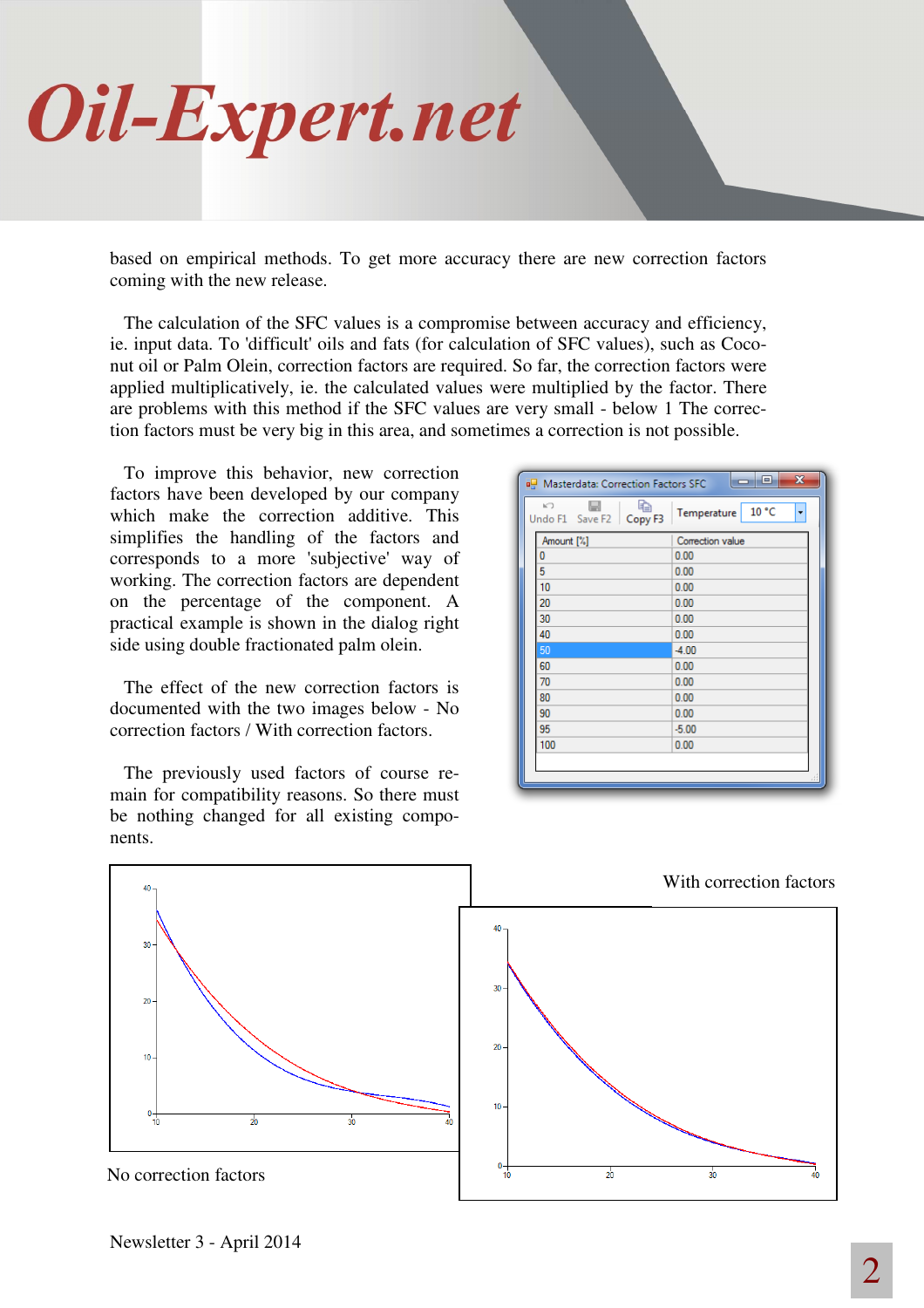

#### **Calculation of Fat Blends with older Releases of Components**

Since a long time parameters and components have a release management. From this version it is possible to use older components with the corresponding data for the fat recipe or to replace newer components through older.

| Component            |                                                    | Completely                                         | Only Fat |  |  |
|----------------------|----------------------------------------------------|----------------------------------------------------|----------|--|--|
| <b>Raw material</b>  |                                                    |                                                    |          |  |  |
| Coconut oil          |                                                    | 13.1                                               | 13.1     |  |  |
| Palm oil             |                                                    | Actual release: 5, valid since 06.06.2011 18:32:11 |          |  |  |
| PK Interestification | Latest release: 7, valid since 09.11.2011 12:04:50 |                                                    |          |  |  |
| Rapeseed oil         |                                                    |                                                    |          |  |  |
| Sunflower oil        | Update selected component                          |                                                    |          |  |  |
|                      | Update all components                              |                                                    |          |  |  |
|                      | <b>Show all Releases</b>                           |                                                    |          |  |  |

| Select Release Rel. 5 - 06.06.2011 18:32:11       |                                                              |                    | ħ<br>Replace F1 | ø<br>Print F <sub>2</sub> |           |  |
|---------------------------------------------------|--------------------------------------------------------------|--------------------|-----------------|---------------------------|-----------|--|
| Component                                         | Rel. 1 - 29.05.2006 12:40:09<br>Rel. 2 - 19.05.2011 09:45:48 |                    |                 |                           |           |  |
| Created on: Rel. 3 - 19.05.2011 10:34:35          |                                                              |                    | by:             | comicon                   |           |  |
|                                                   | Rel. 4 - 19.05.2011 10:37:37                                 |                    | by:             | comicon                   |           |  |
| Last modified Rel. 5 - 06.06.2011 18:32:11        | Rel. 6 - 06.06.2011 18:32:27                                 |                    |                 |                           |           |  |
| Enabled:                                          | Rel. 7 - 09.11.2011 12:04:50                                 |                    | Release:        | 5                         |           |  |
| Name                                              | Palm oil                                                     |                    |                 |                           |           |  |
| Code                                              | PA                                                           |                    |                 |                           |           |  |
| CAS No.:                                          |                                                              |                    |                 |                           |           |  |
| Component type:                                   | Raw material                                                 |                    |                 |                           |           |  |
| Grouping                                          | Palm                                                         |                    |                 |                           |           |  |
| Fat type                                          | Fat                                                          |                    |                 |                           |           |  |
| Origin                                            |                                                              |                    |                 |                           |           |  |
| Daily price (EUR/kg)                              | 0.68                                                         |                    |                 |                           |           |  |
|                                                   |                                                              |                    |                 |                           |           |  |
| Name                                              |                                                              | Unit               | Min             | Typical                   | Max       |  |
| <b>Solids</b>                                     |                                                              |                    |                 |                           |           |  |
|                                                   |                                                              | X                  | 45              | 48                        | 55        |  |
|                                                   |                                                              | $\frac{2}{\hbar}$  | 22              | 24.3                      | 30        |  |
|                                                   |                                                              | X                  | 7               | 10.4                      | 13        |  |
| $10^{\circ}$ C<br>20°C<br>30°C<br>35°C            |                                                              | $\%$               | $\overline{2}$  | 5.5                       | 8         |  |
|                                                   |                                                              | X                  | 1               | 3.3                       | 5         |  |
| Analysis Parameters<br>40°C<br><b>Fatty Acids</b> |                                                              |                    |                 |                           |           |  |
| Lauric acid (C12:0)                               |                                                              | %                  | 0               | 0.2                       | 0.3       |  |
| Myristic acid (C14:0)                             |                                                              | Ý.                 | 0.8             | 1                         | 1.3       |  |
| Palmitic acid (C16:0)                             |                                                              | V.                 | 41              | 44                        | 45        |  |
| Palmitoleic acid (C16:1)                          |                                                              | Ý.                 | 0.1             | 0.1                       | 0.3       |  |
| Stearic acid (C18:0)                              |                                                              | %                  | 4.3             | 4.8                       | 6         |  |
| Oleic acid (C18:1)<br>trans-Oleic acid (C18:1t)   |                                                              | $\frac{d}{d}$<br>% | 39<br>O         | 38.4<br>0.1               | 41<br>0.3 |  |

This provides the option to create multiple versions of a component with different parameters. For example, palm oil with different SFC values - soft, medium, hard.

The exchange takes place simply by right clicking on the component and selecting 'Show all Releases' (Please see figure on the left).

> The dialog left displays all releases of one component. After selecting the release number the component is shown with the parameters corresponding to the selected release.

> To replace the component in the data sheet is only a click away on the button *Replace*. The calculation of the parameter values on the data sheet takes place immediately with the new release of the component.

> In the same way older releases of components can be inserted directly into a new recipe.

> In the recipe section of a datasheet, the release can be displayed by clicking the right mouse button on the component.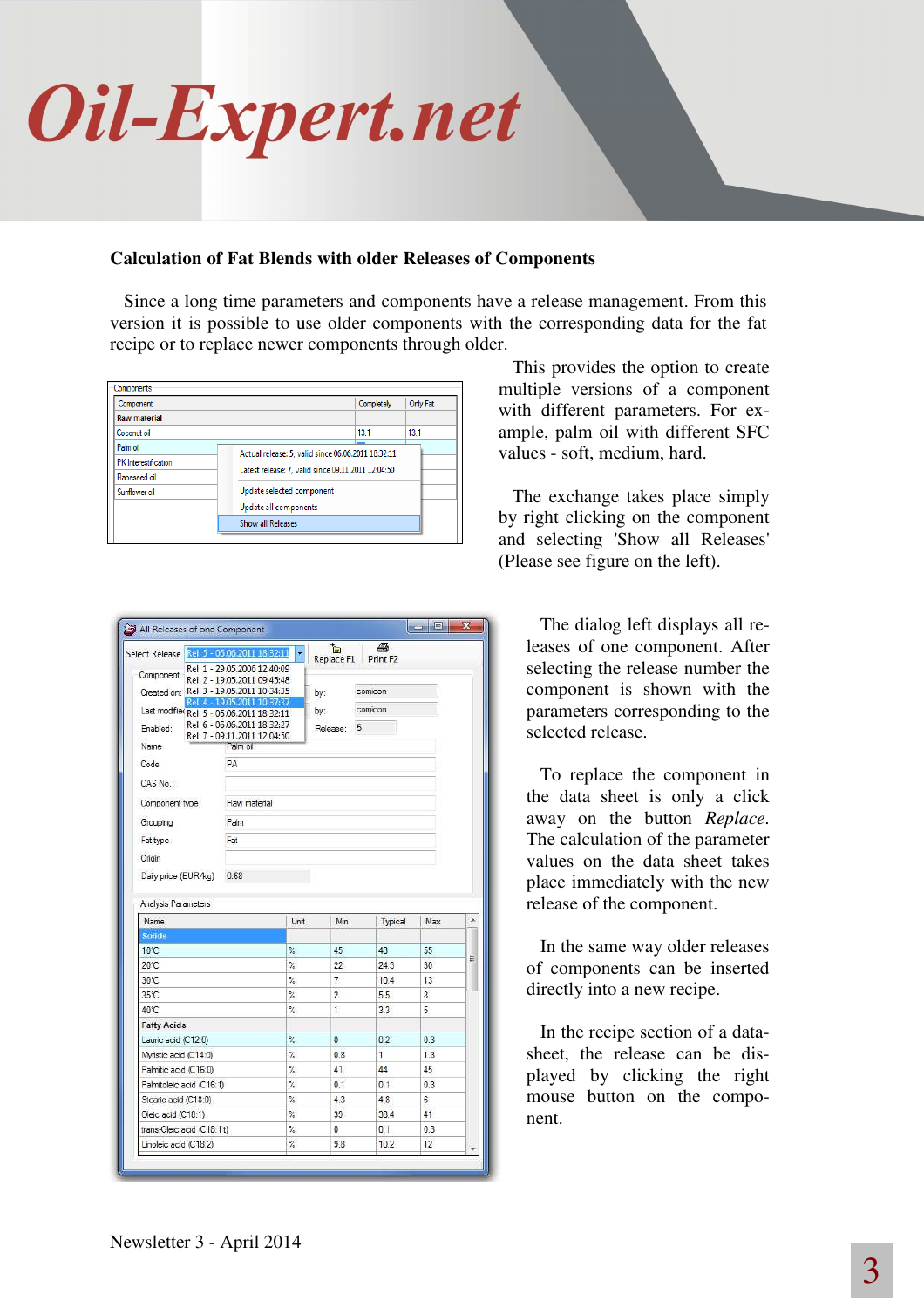

#### **Data Import Module**

*Oil-Expert.net* can import various data starting with release 6.2.0. There currently are provided:

- Recipes
- Component/Raw material data
- Commodity prices

The data must be available as a text file in a predefined format and the data files must have a predefined file extension. Besides the directory on the server or local hard disk and a number of other options can be set.

In order to use other file formats for importing data, we recommend the software cConnect, a software of LAIX Technologies. With cConnect you can convert any file format to other file formats so that the data generated by cConnect files can be read and processed directly by *Oil-Expert.net*. With cConnect even calculations are possible, for example, sum of all saturated fatty acids, etc.

If required we will make you a cost effective offer including the configuration for the required file formats.